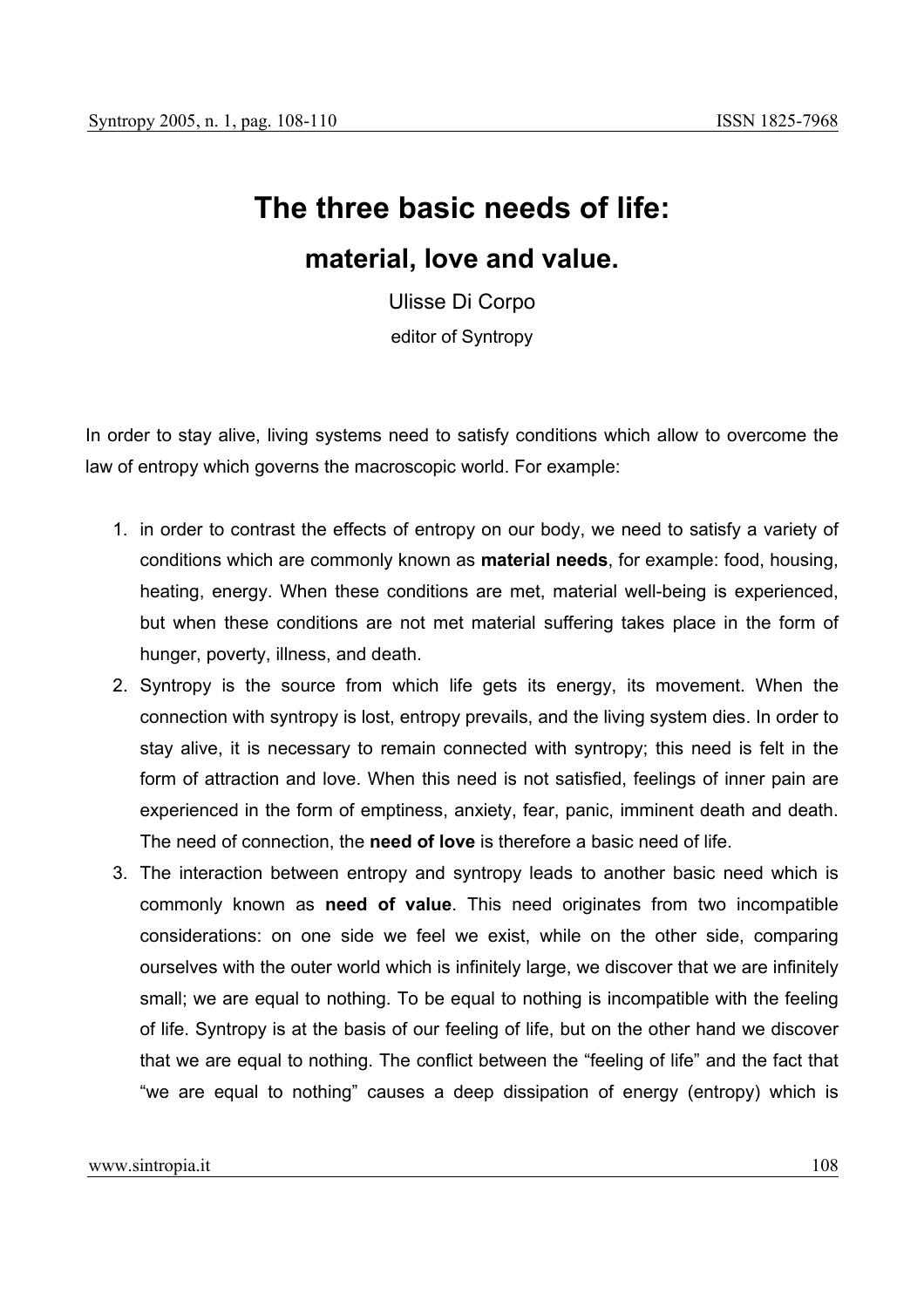experienced in the form of depression, and in extreme cases leads to death. When we find a value in our life this conflict is reduced and consequently depression diminishes. But if we are not able to find a value depression increases and suffering can become so serious that mental illness and death are observed.

It is interesting to note that the need of value has its origin in the "identity conflict", the conflict between the feeling of life and the knowledge that we are equal to nothing. It is possible to express this conflict in the form of an equation:

> I universe  $=$  nothing

This equation can be read in the following way: "*I compared to the universe am equal to nothing*". This conflict can be solved when:



"*I united to the universe, compared to the universe am equal to I*".

This last equation shows that:

- ¾ **Love gives value to life**. Love is a property of syntropy. Only uniting ourselves to the universe through love the identity conflict is solved and the need of value satisfied.
- ¾ **The need of love and the need of value are united**. It is not possible to face separately the need of value and the need of love: in each moment it is necessary to consider these two needs together.
- ¾ **Only when material needs are satisfied the need of love and value arise**. When the material need is so urgent that survival is at risk the material need gives value to life. People fighting for survival experience the fact that their fight is important,